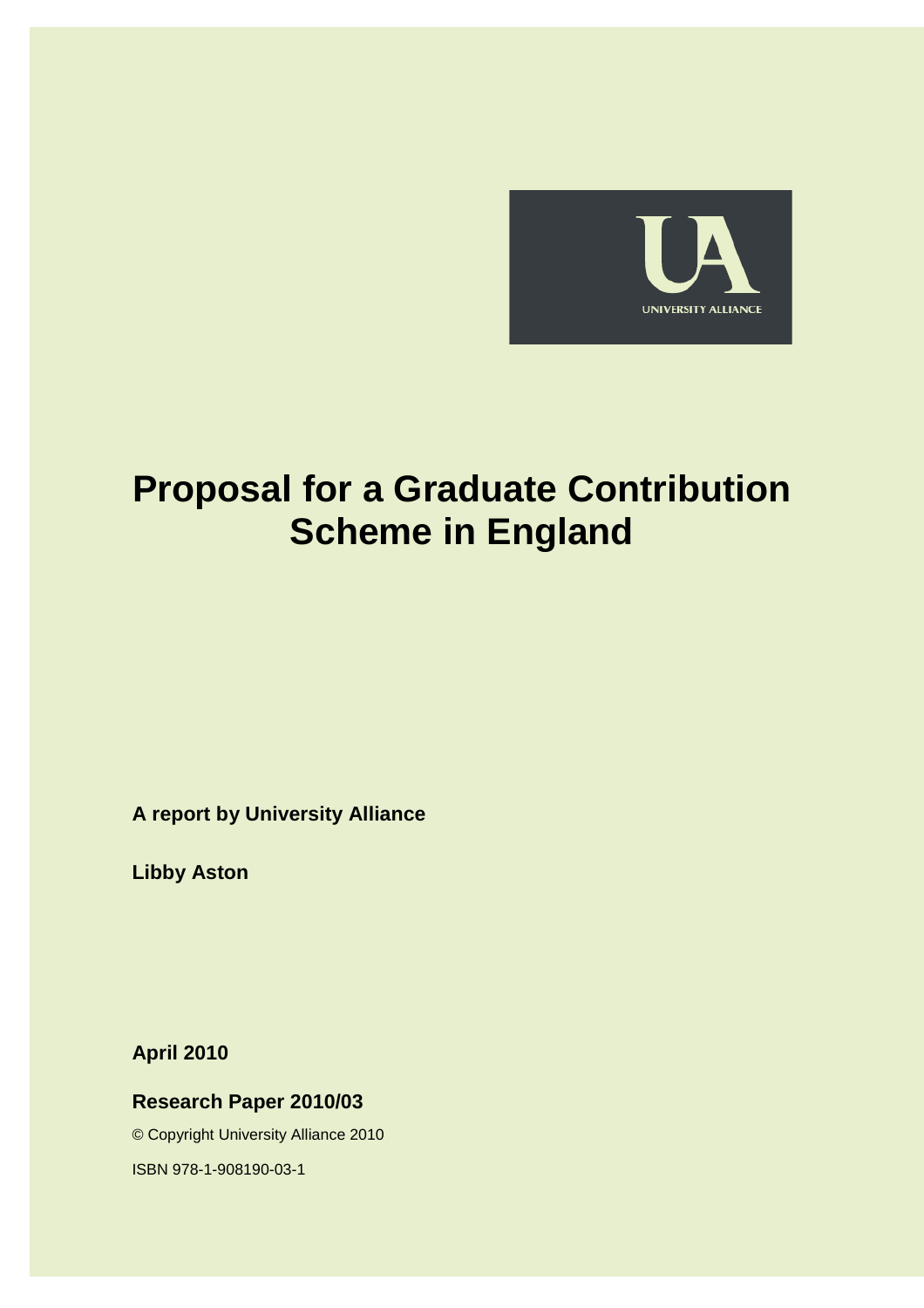

# **Proposal for a Graduate Contribution Scheme in England**

# **University Alliance**

## **University Alliance proposes the reform of 'top up fees' in England to introduce a Graduate Contribution Scheme**

- 1. These proposals build on the best features of the existing student finance system whilst addressing the need for immediate reform in some areas. The Alliance report 'Impact of Fees: a review of the evidence'<sup>1</sup> outlines the case for these proposals based on a thorough analysis of the current system.
- 2. The broader issues for higher education funding (how to reach a sustainable funding position and the balance of contributions between Government, business and individuals) are addressed in our first submission to the Browne review. Domestic fee income is one, relatively small, income stream amongst many.<sup>2</sup>

#### **Priorities for implementation**

- 3. There are two priorities in implementing a Graduate Contribution Scheme (GCS):
	- getting the system right (ensuring the detailed proposals deliver an affordable and sustainable system that meets the shared principles)
	- getting the message right (there need to be clear communication messages and a name that accurately describes the system) $3$
- 4. These are not competing priorities but will require different language and emphasis. This outline of a Graduate Contribution Scheme is focussed more heavily on how to communicate or describe the proposals rather than the details of such a system. We hope this complements the detailed modelling of proposals already undertaken by experts.<sup>4</sup>
- 5. Two related priorities for Government should be:
	- To re-establish progression towards the target of 50% participation in higher education in line with other developed countries. To limit growth in higher education will have severe long-term consequences for the economic competitiveness of the UK. Achieving an affordable and sustainable student finance system should allow the Government to do so.
	- To maintain the average unit of funding per student to ensure the quality of UK higher education, the international competitiveness of the sector and the additionality of income from the GCS.

 <sup>1</sup> We make reference to specific sections of this report throughout this proposal. The report can be downloaded from our website http://www.university-alliance.ac.uk/UA\_impact\_of\_fees\_Jan\_2010.pdf<br><sup>2</sup> See 'The impact of fees: A review of the evidence', Section 7, Figure 15

See 'The impact of fees: A review of the evidence', Section 7, Figure 15

 $3$  Ibid. Section 4, Market failure and misinformation regarding the 2006 variable fee system

<sup>&</sup>lt;sup>4</sup> We make particular reference to the work of Professor Nicholas Barr at the LSE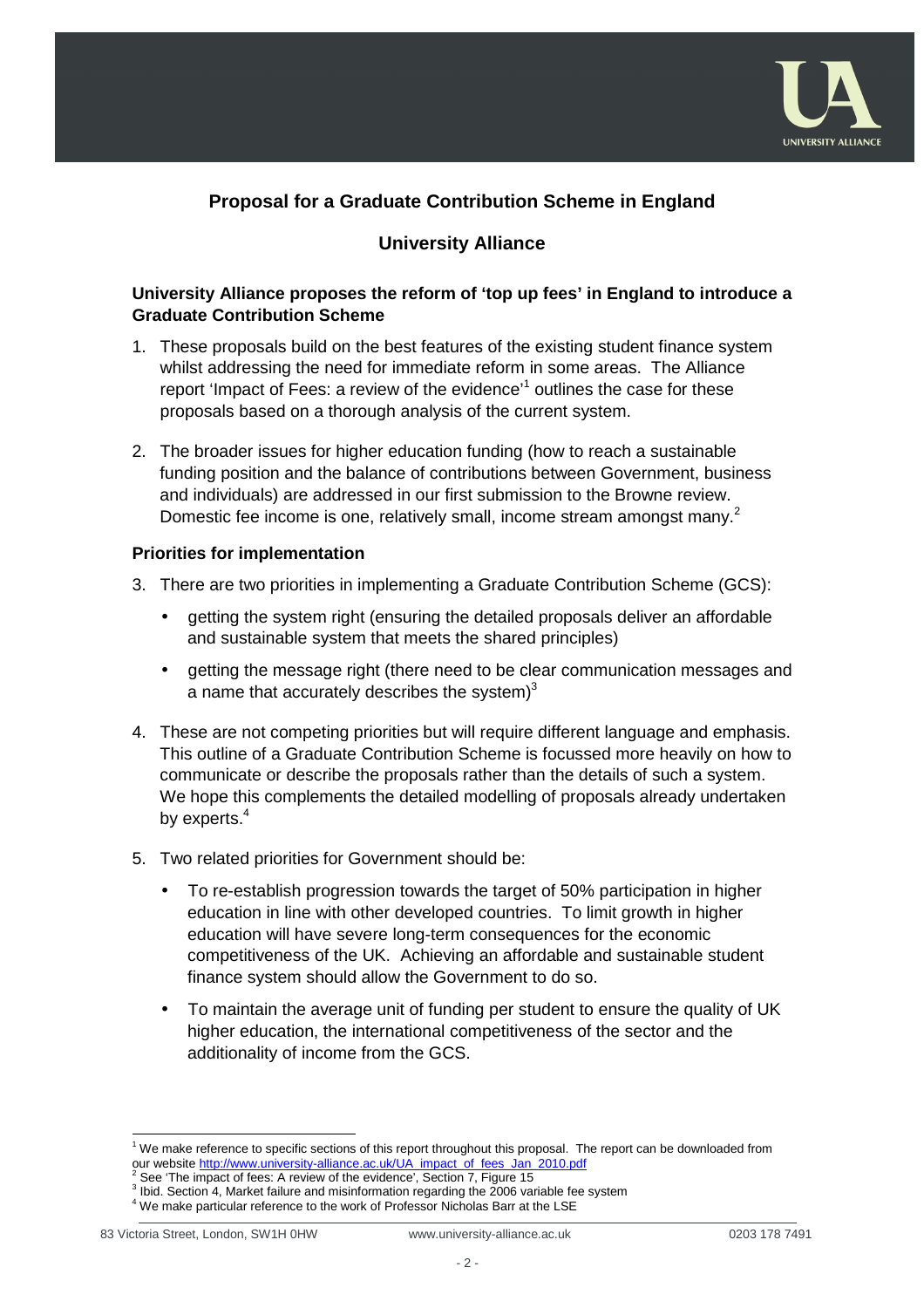

#### **Any student finance system should ensure the following principles are met**

#### For Students

- the system should maintain access to university for all qualified students
- no up-front cost, making HE free at the point of supply
- the system should drive quality and value for money

#### For Graduates

- there should be a maximum liability of repayments for graduates
- contributions should be on an income-contingent basis so that they relate to earnings and not maximum contribution level
- low earners and low lifetime earners should be protected

#### For Universities

- the system should bring genuine additional income to universities $5$
- further investment possible to improve the student experience $6$

#### For Government

• the system must be both affordable and sustainable<sup>7</sup>

#### For Business

• the system should enable investment in future high-level skills needs

For the Public

 $\bullet$  the system should be easily understood and well communicated<sup>8</sup>

## **Main features of Graduate Contribution Scheme<sup>9</sup>**

How the GCS works for students

- no up-front cost for students,<sup>10</sup> higher education is free at the point of use<sup>11</sup>
- either universities could set the 'maximum graduate contribution' for each course<sup>12</sup> or there could be a standard maximum across the sector
	- to maintain a regulated market for higher education, the Government could set a limit on the maximum graduate contribution set by any university
	- **EXTERN** international experience would suggest that standards of transparent information are required to allow maximum GCS levels to find an appropriate level below a regulated ceiling<sup>13</sup>

 $<sup>7</sup>$  Ibid. Section 8</sup> 8

 $\overline{a}$ 

Ibid. Section 2

<sup>5</sup> A baseline should be established, see 'The impact of fees: A review of the evidence', Section 7

<sup>6</sup> Ibid. Fee income has been invested in ways that improve the student experience

<sup>&</sup>lt;sup>9</sup> This paper is a summary of the proposal for the introduction of a Graduate Contribution Scheme. For details of proposals on the reform of the repayment system (interest rates, repayment rates, targeted subsidies) please see submissions from Professor Nicholas Barr (LSE), Professor John Craven (Portsmouth), and Institute for Fiscal Studies. Except for those who choose to pay the graduate contribution upfront.

<sup>&</sup>lt;sup>11</sup> See 'The impact of fees: A review of the evidence', Section 4, Net upfront cost does matter

<sup>&</sup>lt;sup>12</sup> The process of setting a maximum graduate contribution for any course could be up to the university. It would be likely to involve considerations of cost, market value and competitor pricing. Cost and market value vary considerably

by course (as well as institution).<br><sup>13</sup> In South Africa (where fees are set by individual universities and there is no fee cap) fees have tended to converge. In Australia, the Government is setting out standards of transparency of information in advance of lifting the cap on fees.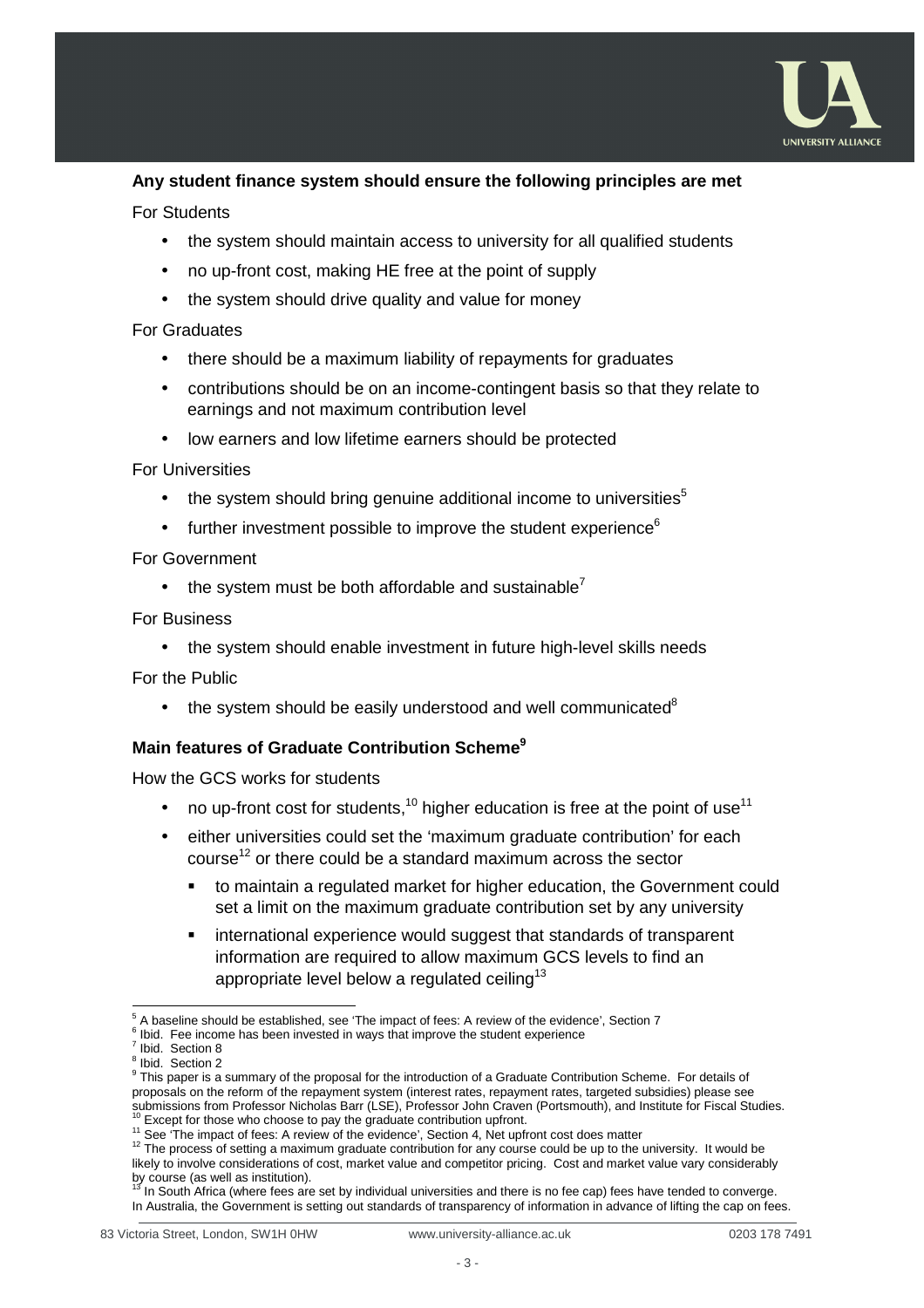

 universities would be obliged to provide information on agreed indicators around quality, student experience and graduate outcomes for each course (work in this area is currently being progressed)<sup>14</sup>

Financial support system for students

- single, simplified financial support system of grants and maintenance loans based on financial need
- available to all students in proportion to their study load to ensure that highintensity part-time students have access to financial support<sup>15</sup>
- financial support for Post-graduate students would be affordable to government due to the up front finance model (see figure  $2)^{16}$

How the GCS works for graduates

- graduate contributions are made on an income-contingent basis once a graduate reaches a minimum earnings threshold
- there is a limit to the liability for repayment in a graduate's lifetime<sup>17</sup>
- the interest rate covers the full cost of borrowing this is not a commercial interest rate<sup>18</sup>
- raising the interest rate increases the length of repayment, not the level of repayment – the optimum balance should be sought between the interest rate and repayment rate to ensure that repayment is affordable and the full cost of borrowing is covered by each cohort of students<sup>19</sup>
- targeted subsidies to protect low-earners from accumulating debt<sup>20</sup>
- debts are written off after 25 years to protect low life time earners<sup>21</sup>

How the GCS works for universities

• new Graduate Contribution Agency<sup>22</sup> delivers up-front payments to universities in relation to their 'maximum graduate contribution' levels and student numbers

How the GCS is financed upfront

bring in private finance upfront through a model of wholesale front-end funding<sup>23</sup> – this would be undertaken by the Graduate Contribution Agency

<sup>23</sup> See Figure 2

 $\overline{a}$  $14$  Some information is already available at course level for prospective students on the Unistats website (www.unistats.com), proposals for reforms to the quality assurance system include more emphasis on public information (http://www.hefce.ac.uk/pubs/hefce/2009/09\_47/09\_47.pdf)

<sup>15</sup> The minimum threshold could be a study load of 30 (25%) or 60 (50%) credits for example. See 'The impact of fees: A review of the evidence', Section 3, Impact on demand for part-time study. Proposals should give consideration to the transition period for those part-time students from low-income households who currently receive fee grants.<br><sup>16</sup> Although we recognise that there would be a number of issues to work through, such as who would have access t this support, we note growing concerns about access to postgraduate study as highlighted in Alan Milburn's report on fair access to the professions and as part of Professor Adrian Smith's review of postgraduate provision

 $17$  The university's maximum graduate contribution plus repayment to cover maintenance loans

<sup>&</sup>lt;sup>18</sup> See N Barr, Paying for Higher Education: What policies, in what order?, Submission to the Independent Review of Higher Education Funding and Student Finance, February 2010

<sup>&</sup>lt;sup>9</sup> See N Shephard, Higher Education Funding and Student Finance, Submission to the Independent Review of Higher Education Funding and Student Finance, January 2010<br><sup>20</sup> There are some interesting models to consider. The New Zealand model that prevents debt accumulating for those

contributing a low amount. Another model would be the 'graduate premium' as proposed by Professor John Craven IFS have shown this is a highly progressive subsidy that protects low life time earners

<sup>&</sup>lt;sup>22</sup> Reformed Student Loans Company (SLC)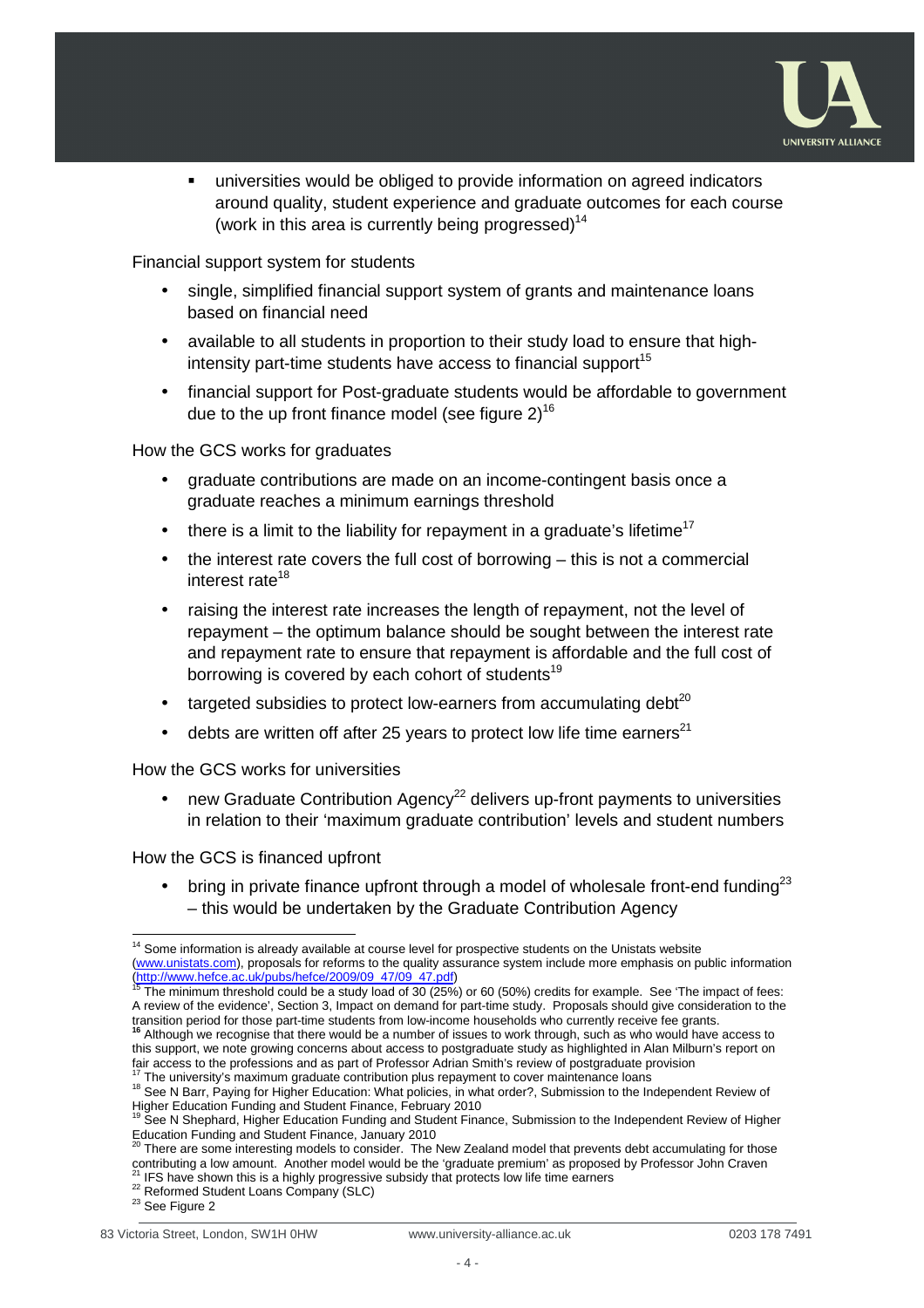

## **Figure 1: From fees to graduate contribution**

| 2006 System                                                                             | <b>Graduate Contribution Scheme</b>                                                                                                                                    |
|-----------------------------------------------------------------------------------------|------------------------------------------------------------------------------------------------------------------------------------------------------------------------|
| <b>For students</b>                                                                     |                                                                                                                                                                        |
| No up-front cost                                                                        | No up-front cost                                                                                                                                                       |
| A variable fee capped at £3,225 a year<br>with income-contingent fee loans              | A 'maximum graduate contribution' set by the<br>university                                                                                                             |
| A system of grants, bursaries and<br>loans to help with living costs for FT<br>students | A single system of grants and loans to meet<br>living costs, based on study load                                                                                       |
| Restriction of student places due to<br>high cost of student support system             | More places could be funded because up-front<br>cost to government is reduced                                                                                          |
| No student support available for part-<br>time and postgraduate students                | Financial support available to all students in<br>proportion to their study<br>Support for postgraduate students a possibility<br>as system more affordable            |
| <b>For graduates</b>                                                                    |                                                                                                                                                                        |
| Single system of repayments                                                             | Single system of contributions                                                                                                                                         |
| No real interest rates on loans (loans<br>are indexed to the RPI)                       | Interest rate covers the full cost of the deferral<br>and subsidies of contribution system (not a<br>commercial interest rate)                                         |
| Repayment linked to earnings not loan<br>value                                          | Contribution linked to earnings not value of total<br>contribution<br>Adjustments to interest rate effect length of<br>contribution, not monthly contribution rate     |
| <b>For universities</b>                                                                 |                                                                                                                                                                        |
| Additional fee income received up-front<br>through the SLC                              | Graduate contribution received up-front through<br>the reformed SLC                                                                                                    |
| Compulsory bursary payments for<br>student in receipt of grant                          | Single system of grants and maintenance loans<br>for students (Universities could contribute)<br>Universities would remain free to offer<br>institutional scholarships |
| For government                                                                          |                                                                                                                                                                        |
| Cost of fee loans and maintenance<br>loans (up front costs)                             | The (small) government guarantee is not paid<br>upfront so no cost in the early years                                                                                  |
| Cost of loan subsidies (receives<br>approximately 50% of the cost back)                 | Government may wish to make targeted<br>subsidies (relatively small percentage cost)                                                                                   |
| Cost of government grants                                                               | Cost of government grants                                                                                                                                              |

#### **Advantages in comparison to previous system**

Easily understood

• would dispel myths of an up-front cost and language of 'debt'<sup>24</sup>

Simplifies the financial support available for students

• grants and bursaries integrated into a single system $^{25}$ 

  $24$  Ibid. Section 4, Market failure and misinformation regarding the 2006 variable fee system <sup>25</sup> Ibid. Paragraph 140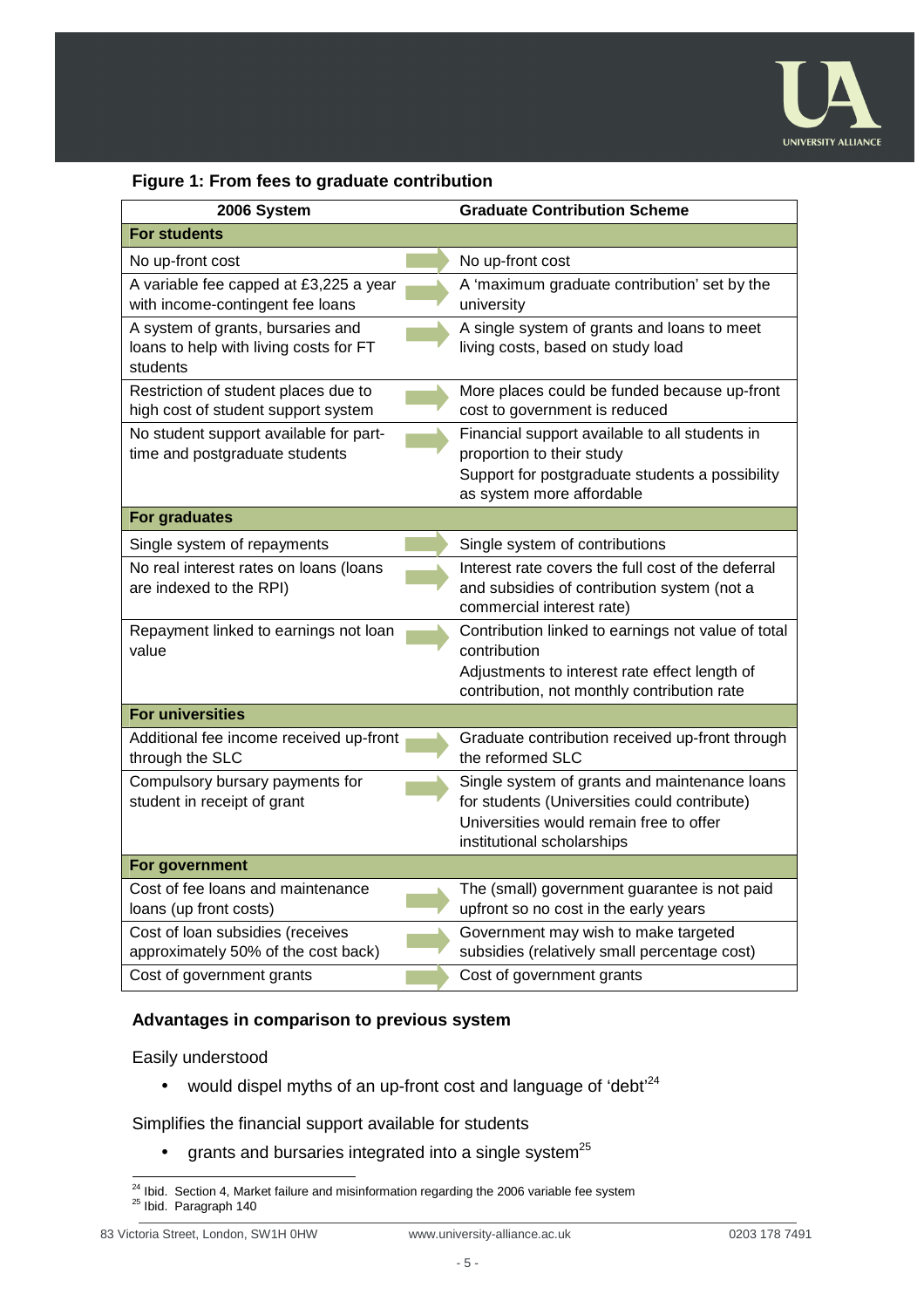

Eliminates regressive subsidy

- zero rate of interest was a highly regressive blanket subsidy $^{26}$
- new system has targeted subsidies to protect low-earners<sup>27</sup>

Sustainable and affordable to Government

- reduces up-front cost<sup>28</sup> and long-term cost to the tax-payer<sup>29</sup>
- would allow the expansion of financial support to part-time students<sup>30</sup>
- would correct the disproportionately high amount spent on student support at present and allow the Government to fund more university places for the growing un-met demand from qualified applicants<sup>31</sup>

Other features

- maintains link between the university and the amount contributed by the graduate
- continues to deliver a source of genuine additional income to universities (assuming average public funding per student does not reduce by the same  $amount)^{32}$
- incorporates many of the elements outlined in the proposals put forward by the National Union of Students in their 'Funding our future blueprint'<sup>33</sup>

#### **Squaring the circle – a solution to the upfront cost to government**

- 6. How is it possible to have a system where there is no upfront cost to students, where universities receive the money up-front, but which is still affordable to government? The answer is to bring private money in up-front through a 'wholesale front-end funding model'.
- 7. With real interest rates to cover the full cost of borrowing, including the cost of any subsidies, the reformed SLC could sell student loan bonds to private buyers raising upfront private finance  $-$  this deals with the upfront cash-flow costs. $34$  This model has been working successfully without direct state subsidy for nearly 10 years in Hungary.<sup>35</sup> A study in 2009 found that 'even in the ongoing financial crisis, the Hungarian student loan system shows impressive stability and robustness. It seems that the scheme was well designed and implemented<sup>36</sup>

1

<sup>&</sup>lt;sup>26</sup> Ibid. Section 8, Table 15

<sup>27</sup> See N Barr, Paying for Higher Education: What policies, in what order?, Submission to the Independent Review of Higher Education Funding and Student Finance, February 2010

See Figure 2

<sup>29</sup> Ibid and also N Shephard, Higher Education Funding and Student Finance, Submission to the Independent Review of

Higher Education Funding and Student Finance, January 2010<br><sup>30</sup> Open University and Birkbeck University Submission to the Independent Review of Higher Education Funding and Student Finance

 $31$  See 'The impact of fees: A review of the evidence', Section 8, Paragraph 212

<sup>&</sup>lt;sup>32</sup> Ibid. Section 7, Genuine additional income but still not sustainable funding

<sup>33</sup> NUS 'Funding our future blueprint' proposes that students contribute to the costs of their degree once they have graduated http://www.nus.org.uk/PageFiles/5816/NUS\_Blueprint\_Summary\_report\_final.pdf

Nicholas Barr, Funding higher education: policies for access and quality, House of Commons Education and Skills Committee, Post-16 student support, Session 2001-02, http://www.framtid.is/files/bahjdaacfe/Barr\_Selcom020424.pdf The Hungarian system, introduced in 2001, has four main attributes: universal access and universal conditions;

income contingent repayment; private funding; and zero-profit operation without direct state subsidy. See Berlinger, Edina 'An Efficient Student Loan System: Case Study of Hungary', Higher Education in Europe, 34:2,257-267, 2009  $^6$  Ibid.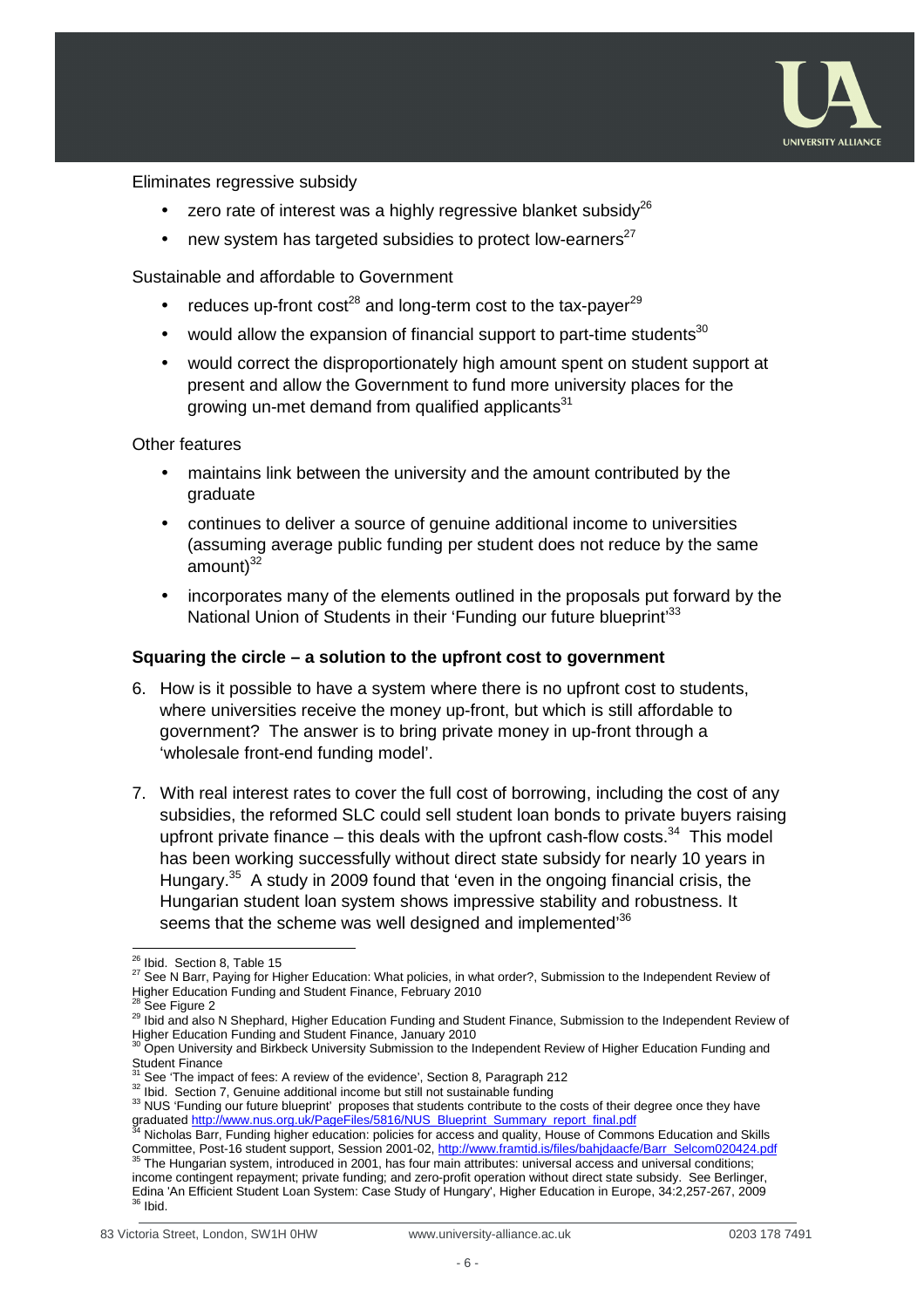

#### **Figure 2: Wholesale front-end funding model**

- Maintenance loans and deferred graduate contributions (that are paid upfront to the university) are financed privately, not publicly, reducing the cost to government.
- Interest rates on graduate contributions cover the full cost of financing the loans / deferred contributions and also include a small increase to cover the private cohort risk premium and administration costs – i.e. the cohort covers its own risk.<sup>37</sup> Note that the cohort carries the financial risk, not the individual.
- Because the interest rates cover the full cost of borrowing plus a small risk premium, only a small government guarantee is needed to make the bond attractive to private buyers.<sup>38</sup>
- The SLC (or a reformed body) could sell student loan bonds on to buyers such as the European Investment Bank (EIB).<sup>39</sup>
- This is a national graduate contribution scheme and a national pool. Private buyers could purchase a proportion of the total portfolio but would not be able to 'cherry pick' particular groups of graduates.
- Government may wish to make social policy contributions (through targeted subsidies) but this would be a small percentage cost in comparison to paying the total upfront cost.  $40$



 $\overline{a}$  $37$  In Hungary, 'the interest rate of the loan equals the financing cost (slightly above the Treasury Bond rate) plus a risk premium (of 2 per cent) and administration costs (1%). Hence the average borrower is expected to fully repay in twelve to fifteen years after graduation. The efficiency of the collection mechanism has been impressive: more than 98 per cent of the scheduled repayment cash flows have come in, while administration costs have stayed around 1 per cent of the outstanding debt.' Ibid.

The ONS regulates at what level of subsidy this switches from being a private to a public scheme. The government subsidy would have to stay below that level in order for this to remain a privately financed loan system.<br><sup>39</sup> Front end funding is different to the debt sale approach <u>http://www.framtid.is/files/bahjdaacfe/Barr\_Selcom020</u>

The attempted sale of current loan books are not a helpful comparison because these were heavily subsidised loans (zero real interest rate) that did not cover the cost of borrowing and are likely to have to be sold at a considerable loss to the public purse.

 $^{40}$  In the Hungarian system there is no direct state subsidy, with the exception of some targeted child care subsidies.